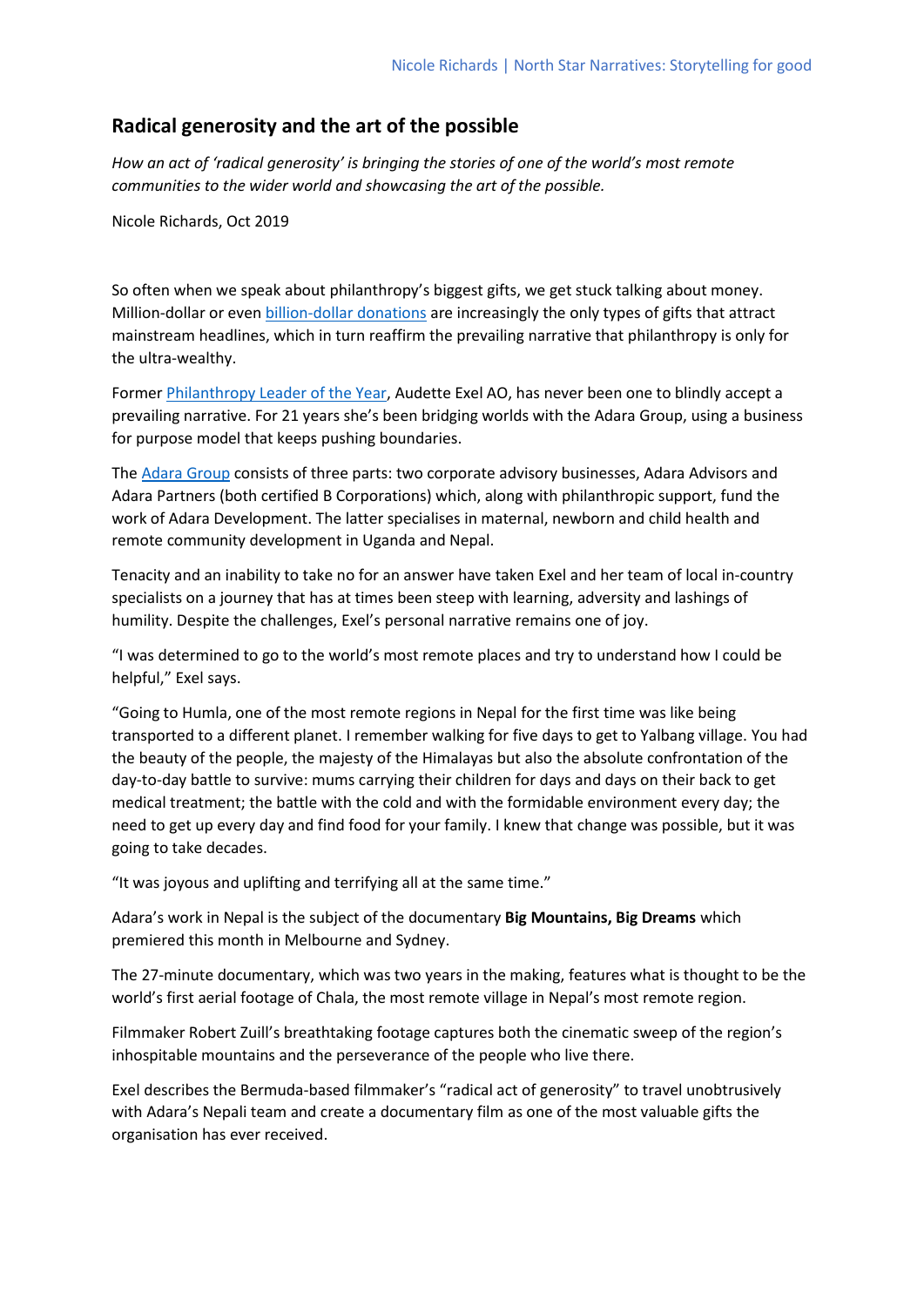The culmination of thousands of hours of work, including 3,500 video clips, more than 80 interviews and six months' worth of editing, Big Mountains Big Dreams showcases the ability of local communities to determine the solutions to the challenges they face.

"Adara never does any project without first consulting with the locals," Zuill explains. "The locals are expected to help plan the project, install it, and then run it. Adara has taken this system to the point that it has no westerners working in Nepal at all.

"I made this movie because I feel it is vitally important to get the word out that economic development can work well and explain how to make it happen."

Told through the voices and lived experiences of local people, Big Mountains Big Dreams includes the story of Angjuk Lama, who grew up in Humla, was awarded a Fulbright Scholarship and returned as Adara's Nepal Programme Manager.

"Lots of NGOs come to Humla for five years and then leave," Lama says of the region that is home to 60,000 people. "Being there for 21 years is unheard of."

"Over that time there have been many changes here that have improved health, hygiene and nutrition in a massive way. But the most important change, I think, is our education project in Humla. It's an amazing achievement to have 100 percent enrolment and more girls in school than boys. Parents have realised the importance of education and that's why they are making efforts to send all their kids including girls to school."

One such school is Yalbang School which was ranked Nepal's fifth-best school (out of more than 35,000) for its educational results in 2017 and named the country's best remote education.

In a post-screening Q&A, Pralhad Kumar Dhakal, Country Director for Adara in Nepal, explained that working to provide education in one of the world's most remote areas presents unique challenges.

"To build a school that's so remote you have to carry every piece of material manually or on horse for days or weeks and that is a logistical challenge that also impacts costs too," Dhakal said.

"For example, a bag of cement costs \$5 but to transport that bag to remote areas can cost as much as \$100. Added to that you have uncertain weather which obstructs projects and transportation."

Acclaimed Australian writer, Lily Brett, who attended the Melbourne screening along with fellow author, Kaz Cooke, called Big Mountains Big Dreams a "remarkable piece of communication".

"It makes you cry and makes you have such hope at the same time and very few stories can do that," Brett said.

"Philanthropy can be a very abstract notion - people admire it, but most people don't know what can be achieved. This documentary shows what can be achieved and that's globally crucial."

"It's the villagers themselves who are changing these villages," Exel adds. "It's the village that's deciding and leading and lifting.

"I think we've reached a tipping point when it comes to impact – it's not just service delivery and knowledge sharing but telling the stories that show people what's possible, stories that show unity and change and the astonishing people we get to work with who are creating that change with quiet support from Adara.